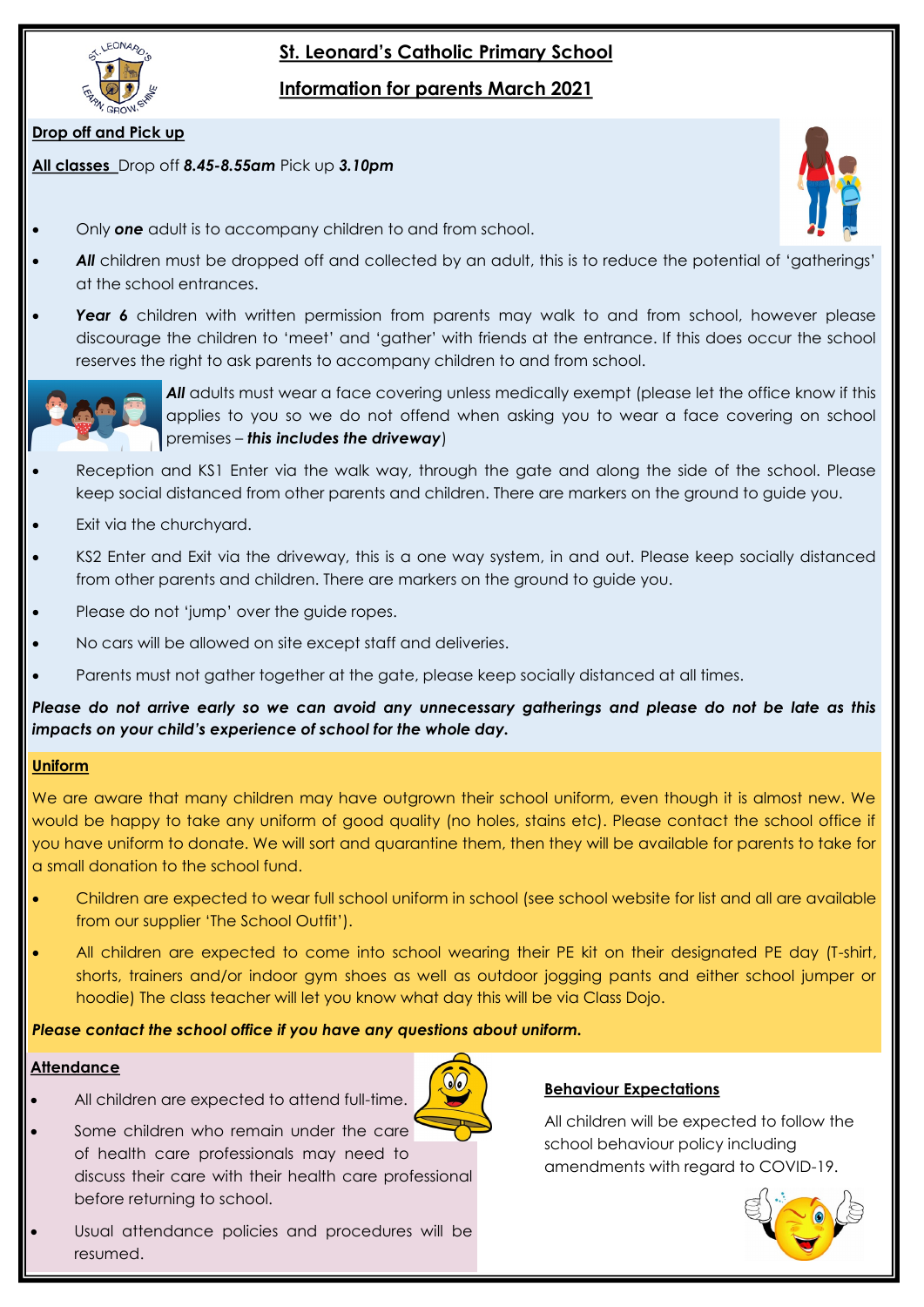

# **Breakfast Badgers**

We will be serving breakfast from 8.00-8.45am We feel very lucky to have Josh Kane joining everyday. This is open to all children.

# **Teatime Tigers**

We will be running the teatime club from 3.15-4.30pm everyday. This is primarily for parents who struggle with childcare after school, however, any parent can apply for a place.

If you wish to reserve a place for your child in any of the above please contact the school office who will ask you to complete an application form to be returned asap. All payments must be made via Parent Pay and in advance of booking a place.



# **Communication**

Parents will not be allowed to enter the school building unless pre -arranged with the headteacher and all Covid-19 procedures must be followed. All meetings will be conducted via telephone, **Packed lunches** or via Zoom if possible.

If you need to relay a message to the class teacher please use the Class Dojo or contact the school office via telephone 0191 5210300 or email [office@stleonardsprimary.org.uk](mailto:office@stleonardsprimary.org.uk)

Please check emails, website and Twitter regularly for any updates.

Class teachers will return dojos/calls/emails as soon as possible.

## **Equipment & Social Distancing within the classroom**

- In each bubble classroom children will have an assigned seat and table.
- Most tables will be facing forward and children sit side by side where possible.
- Children will have access to their own set of equipment on their desk, not to be shared.
- Any shared resources will be kept to a minimum, washed or wiped at the end of each day or after use.
- There will be no 2 metre social distancing between children within each classroom, however where possible children will be encouraged to keep their distance from each other.
- Teachers will remain at a 2 metre distance from colleagues and children as much as possible.
- Children will remain within their bubbles for lessons, breaks, lunch and physical activity.
- Daily collective worship will be in class bubbles and there will be no whole school Liturgies, Mass or assemblies except via TEAMS.
- In classrooms there will be visual reminders for staff and children about the importance of hygiene and maintaining social distancing as much as possible.

# **Lunches**

our school staff as our new chef. Already he has been a hit with the children producing some fabulous meals.

- All children can receive a healthy, balanced school meal. The cost of a school meal is **£2.30** which can be paid for via ParentPay. Please inform the office if you would like your child to have a school meal.
- Free school meals and Universal Infant free school meals (Reception, Y1 & Y2) will continue.
- If your child has allergies or requires a special diet please let the office know as soon as possible.

- If your child has a packed lunch, please read the school policy attached. We encourage healthy meals at St. Leonard's.
- Children can bring their own packed lunch bag to school.



# **Bubbles**

- School will be divided into a number of 'bubbles' following government and LA guidance.
- The bubble structure will help to reduce the number of people that children and staff have contact with each day.

## **Movement around school**

- Minimal movement around the school. Children will be expected to remain within their bubble zones as directed by the bubble teacher.
- Timetabled breaks and lunchtimes where children will have time outside with their class bubbles.
- When outside children will mix only with children from their 'bubbles'.
- Children will wash their hands prior to going outside and on entry back into the classroom.
- Children will be reminded of social distancing whilst outdoors too.